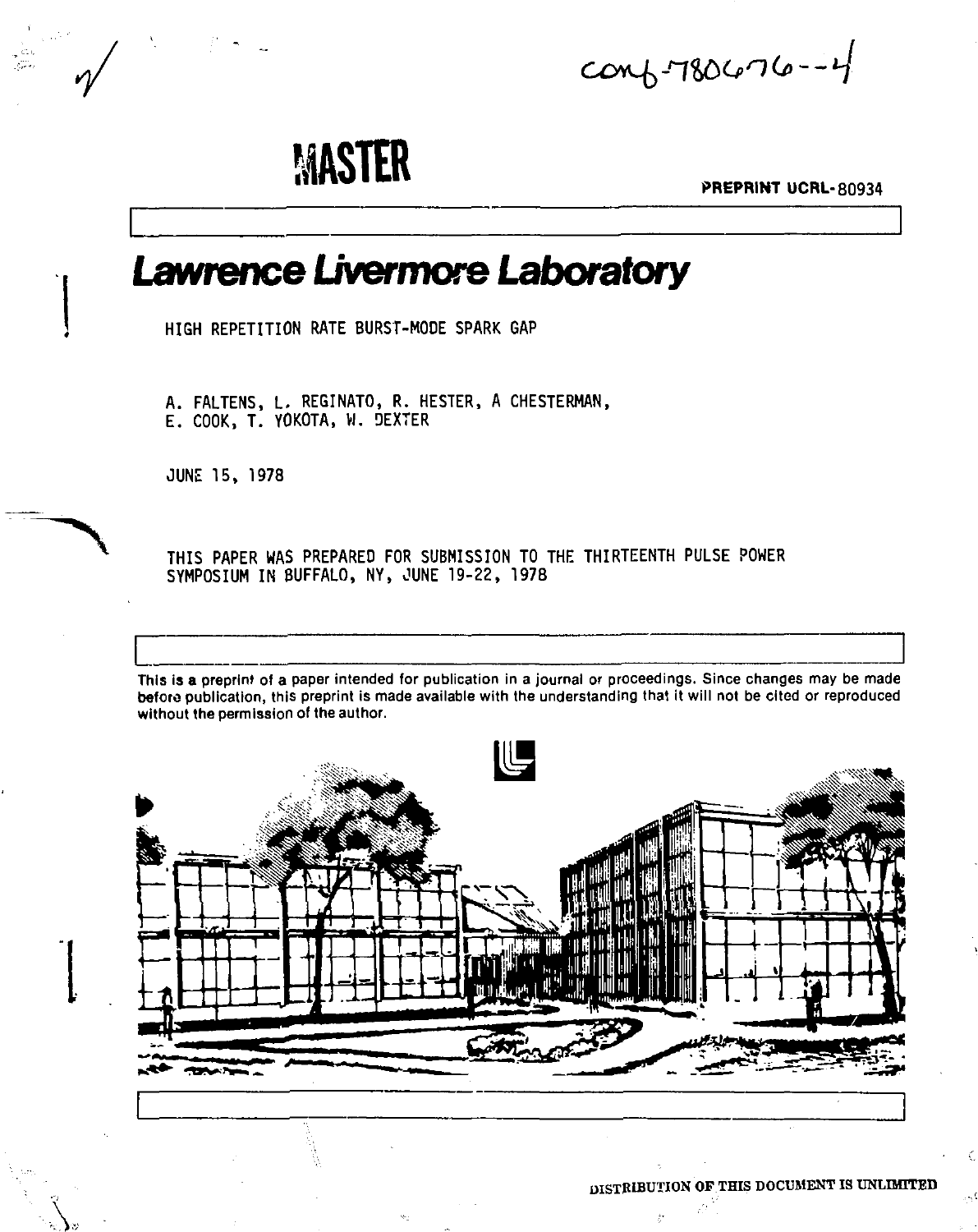## HIGH REPETITION RATE BURST-MODE SPARK GAP\*

A. Faltens, L. Reginato, R. Hester, A. Chesterman, E. Cook, T. Yokota, W. Dexter

> University of California Lawrence Livermore Laboratory Livermore, California 9455D

## SUMMARY

Results will be presented on the design and testing of a pressurized gas blown spark gap switch capable of high repetition rates in a burst mode of operation.<br>The switch parameters which have been achieved are as<br>follows: 220-1%, 42-kA, a five pulse burst at 1-kHz,<br>12-ns risetime, 2-ns jitter at a pulse width of 50-ns.

# Spark Gap Design

The construction of the coaxial spark gap<sup>1</sup> is<br>illustrated in Fig. 1. The spark gap bolts on to the<br>lower end of a 5.2-0 coaxial water Blumlein and is designed to switch the mid conductor to ground. The<br>Blumlein's mid conductor feeds through a polycarbonate resin insulator which interfaces between the water

WESTRIPUTION OF THE DOCUMENT IS UNLIMITED



FIG. 1 SPARK GAP CROSS SECTION

\*This work is jointly supported by the U.S. Department of Energy under Contract No. W-7405-Eng-48 and the<br>Department of the Navy under Contract N00014-78-F0012.

Ŵ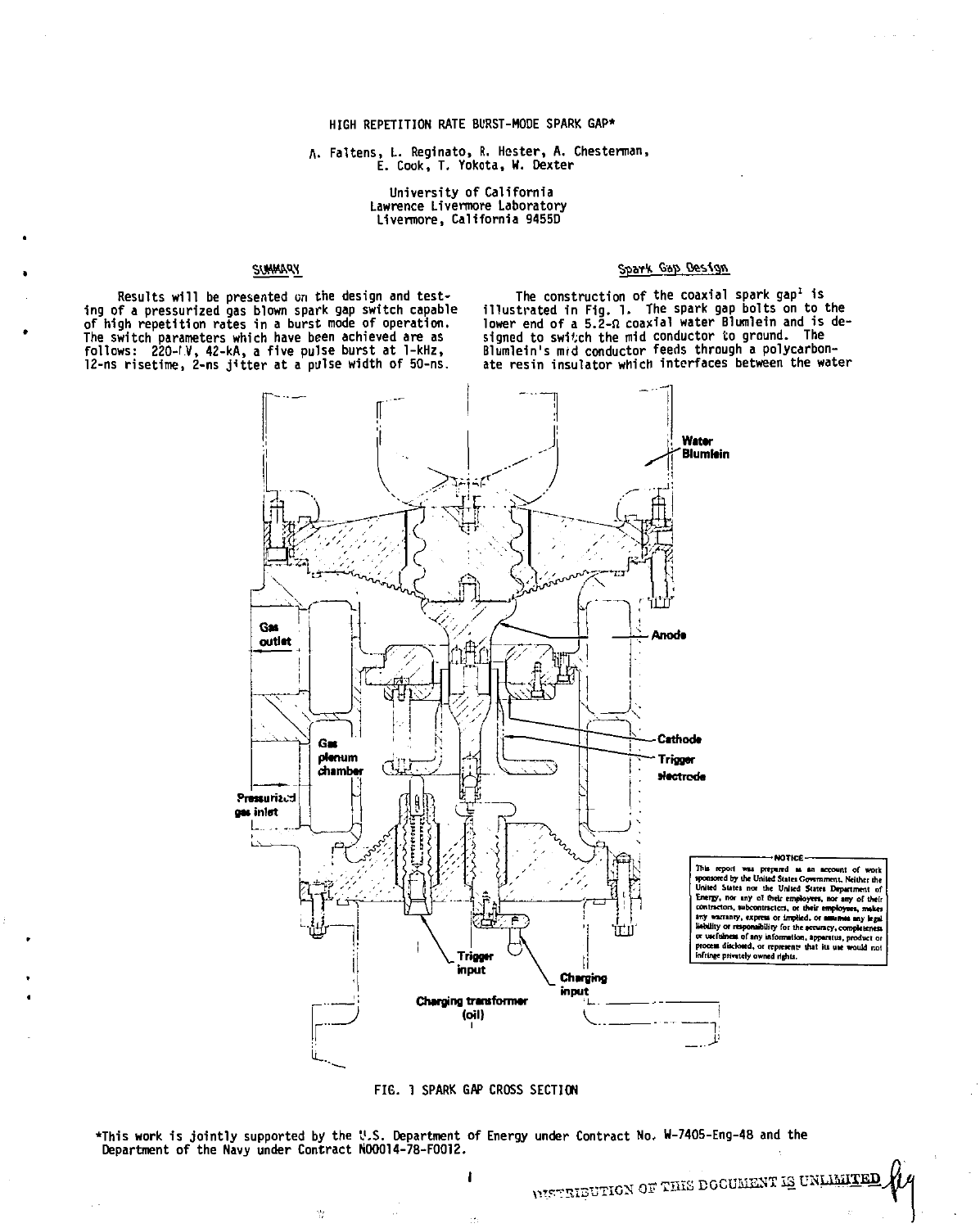**and high pressure gas ami becomes the switch's anode. This electrode continues through a second lexan in**sulator separating the high pressure from the oil fil<sub>.</sub><br>led charging transformer. The center electrode or 4-<sup>-</sup><br>node of the switch is 3.81-cm in diameter and is sade **of stainless steel with a .76** *m* **thick, 3.18-rr. long tantalum Insert where the actual arc Is to occur. The trigger electrode 1s a concentric cylinder 30 mils thick and 3.18-cm long, also made of tantalum, the ground electrode or cathode 1s stainless steel with a .76 mm thick cylindrical tantalum Insert 1.91-cm long and 6.76-cm 1n diameter. The tantalum cylindrical liners are made to glvr the spark gap long life and to be easily replaceable after wearing out. Concentricity of tantalum Inserts is maintained with 5 mils maximum deviation. The coaxial cylindrical geometry was adopted for two main reasons: long life and high reprate. The trigger electrode 1s expected to wear uniformly in the axial direction with no change 1n the spark gap electrical characteristics. The 30 mil tantalum cylinder can then wear for 2-cm axially before replacement should be necessary.** 

**Secondly, since we chose to achieve the 1-kHz rate by blowing gas through the spark gap, the coaxial geometry assures high gas velocity and low pressure drop. The chamber on the outside of the spark gap reduces the pressure drop and provides uniform gas flow through trigger to ground and trigger to anode.** 

ate resin because of their strength and resistance to **i**gh voltage tracking. Some cold flow problems were<br>**Countered when we tried to use cast epoxy for those •coi inVlators. The interface insulators were made of polycarbon-**

#### **Charging System**

In order to obtain high rep-rates, careful atten**tion must be given to the charging system. Fig. 2 shows the charging pulse to the Blumlein and spark gap being triggered at the peak of this wave form. A re-sonant transformer coupling coefficient of .525 was chosen because this gives current non-reversal 1n the** 



**FIG. 2 BLUMLEIN CHARGING VOLTAGE** 

**primary or thyratron switch. The current in the pri**mary switch at peak output voltage is nearly zero and<br>most of the energy is switched out of the Blumlein by<br>the spack gap. These cre nearly optimum conditions<br>for arc anap-out in the switch. If, for example, a<br>coupling coe **transformer which acts to. maintain the spark gap arc** 

١ź,

jiri

**with only amperes flowing. To Insure quick arc snap-out and recovery times short with respect to 1-ms, we Installed some linear resistance and tarn non-1 Inter resistance (varistors). Altheafh these resistors are ; not necessary In an Ideal enerey transfer system. In the practical case, they provide damping (<50-us) of the residual energy.** 

#### **6as System**

**The test setup for the gas flow system consisted of a Roots type blower In a pressure tank closely con** n nected to the plenum chamber of the spark gap. We did<br>not have means for varying the flow@rates in the switch<br>'but only pressure and gas mixtures. No extensive stud-<br>ies were made of gas mixtures but several were tried and for our rep-rate and voltage requirements it ap-<br>pears that 6-8% (gage) of SF<sub>6</sub> with Nitrogen has given<br>us satisfactory results. The gas flow rate for this<br>mixture was about 4-cm/ms: this is expected to be about **5-cm/ms 1n the final accelerator system. The pressure drop in the spark gas was about 3 psl at 80 pslg gas**  p<del>re</del>ssure. It is expected that once in operation the ii<br>gas mixture will be changed periodically and some of **the contaminants may be removed between changes by mechanical and chemical filtration.** 

#### **Test Results**

The test results indicate qualite ively what is **expected of the spark gap. Fig. 3 show- the relation-** $\mathsf{ship\ between\ rep-rate, voltage\ and\ preuser. \ The\ air\ flow\ remainled relatively constant as pressure was var$ **ied. The graph shows that the closer the switch is run ',o the self-breakdown mode, the lower 1s the rep-**



**FIG. 3 REP-RATE VS. VOLTAGE AND PRESSURE** 

**rate. As the voltage is lowered, the rep-rate increases and one is limited only by the trigger amplitude on how low in voltage or high in \*\*ep-rate it is pos-** ● 「「「「「「「「「「「」」」」」」

 $\overline{\mathbf{z}}$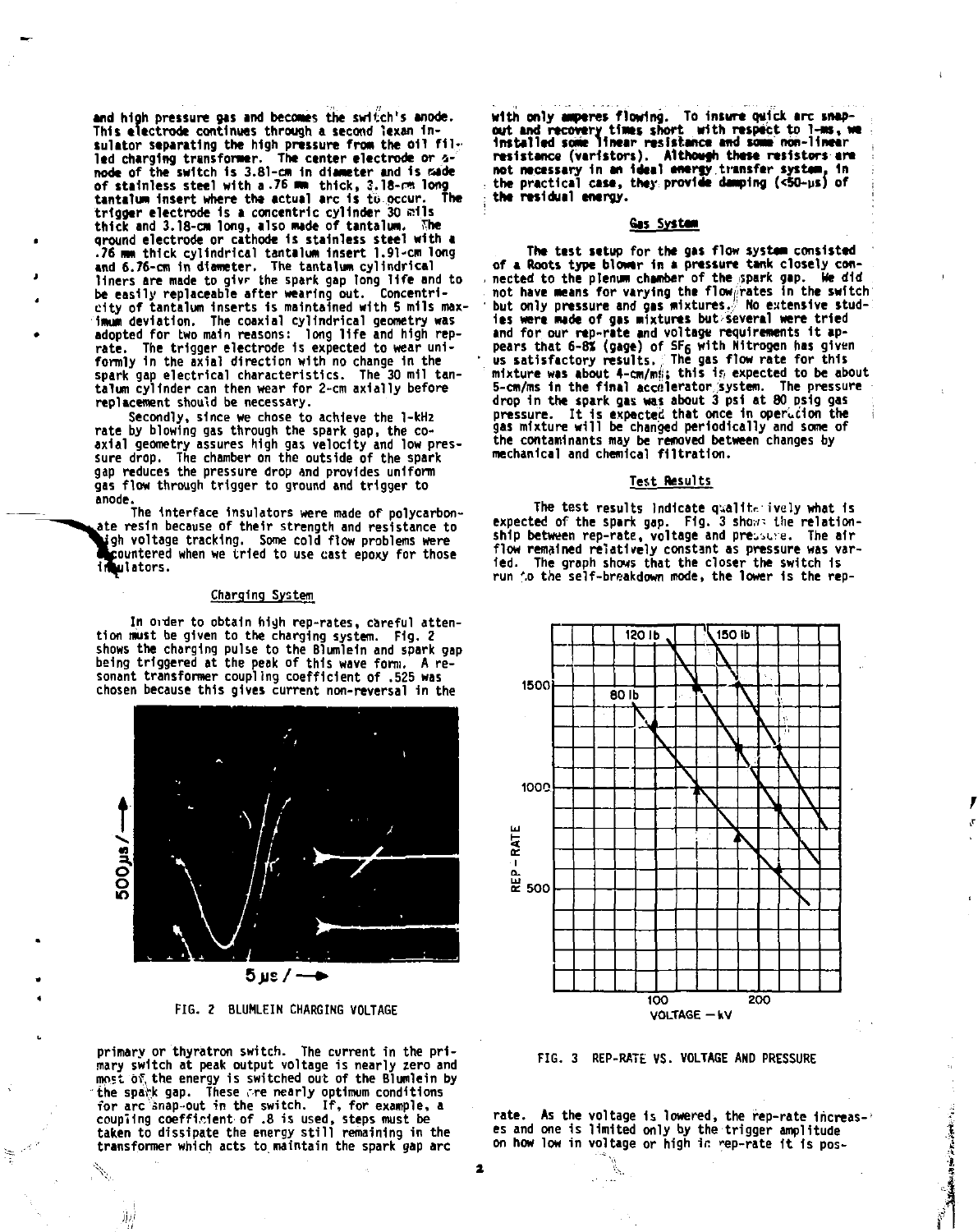sible to go. Fig. 4a shows the output pulse into a<br>copper sulfate load connected to the Blumlein by a l-m<br>water transmission line. The 10-90% rise time is 12-ns<br>and some improvements on this rise time were observed **when a trigger pulse with faster rise time was used**  (Fig. **\*b). The decrease In rise time 1s an Indication that multiple arcs are occurring, thus decreasing the arc Inductance.** 

# **Jitter**

 $\bar{\beta}$ 

**The trigger electrode 1s biased at the natural mid equipoteniial that It is designed to follow and Is pulsed negatively or toward ground, producing a nigh field at the edge leading to electron emission and**  breakdown. The trigger pulse for the test was genera-<br>ted by a ferrite loaded transformer with geometry much<br>like an induction accelerator unit. This transformer<br>has a step-up of nine and produces 125-kV, 100-ns pulse<br>with **spark gap breakdown has occurred. Before breakdown, the load Impedance is high and the pulse voltage doubles.** 



(a) PULSE INTO CuSO<sub>4</sub> LOAD



(b) 10-90 RISETIME

7ť

FIG. 4

ŵ

 $\mathbf{3}$ 

**The final trigger for the spark gap will be generated from a Blumleln with faster rise time. The Jitter mea surememts were mode with the trigger transformer and yielded the results shown in Fig. S. These results** 



# **FIG. 5 SPARKGAP JITTER AS A FUNCTION OF PRESSURE AND VOLTAGE**

were not unexpected. As the self-breakdown of the<br>spark gop is approached, the jitter becomes less, and<br>conversely as the voltage is reduced, the jitter in-<br>creases until the gap no longer triggers. Fig. 6 shows<br>the jitter



FIG. 6 TEN SHOTS SUPERIMPOSED

#### Spark Gap Wear

The spark gap was tested at full voltage for 10<sup>5</sup> **shots at less than maximum** rep-rata. The electrodes **were** then **removed** and Inspected, The anode and cathode **tantalum** liners showed practically no wrier. The majority of the arcing had occurred at the edge of the trig